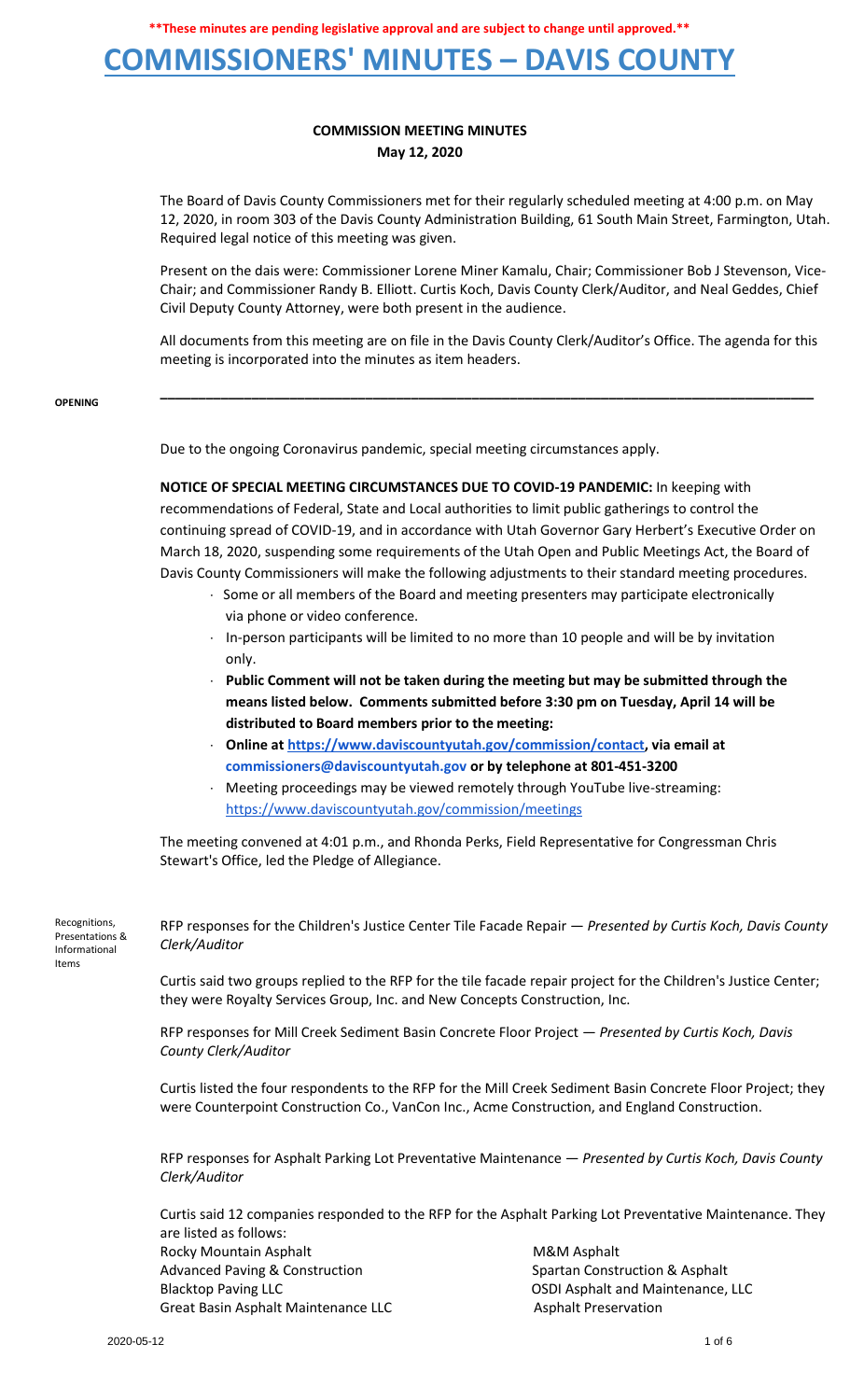Morgan Pavement **Bonneville Asphalt & Repair LLC** Holbrook Asphalt **Morgan Industries Inc.** Morgan Industries Inc.

He said they faced some challenges last year when some folks believed this project should be done through a sole source, but given the number of respondents, it indicates not. He thanked Lane Rose, Facilities Director, and his staff for their willingness to follow County policy and do the job correctly.

**\_\_\_\_\_\_\_\_\_\_\_\_\_\_\_\_\_\_\_\_\_\_\_\_\_\_\_\_\_\_\_\_\_\_\_\_\_\_\_\_\_\_\_\_\_\_\_\_\_\_\_\_\_\_\_\_\_\_\_\_\_\_\_\_\_\_\_\_\_\_\_\_\_\_\_\_\_\_\_\_\_\_\_\_\_\_\_\_**

**PUBLIC COMMENTS**

The public was invited to make comments to the Commission.

Rhonda Perks, Field Representative for Congressman Chris Stewart's Office, gave a recap of the last few weeks. Their office has been closed, but the Salt Lake office will reopen on Monday. There are five on staff at the Salt Lake office, not including interns. They will be working in shifts through May, so not everyone will be working together at the same time, and in June, they will reconsider fully staffing the office. They have remained busy. Celeste Malloy [Counsel at Congressmen Stewart's Office] has been in Utah and has been working with the farmers and ranchers in some of the rural counties addressing supply chain and COVIDrelated issues. They have been helping some of the small businesses navigate loans. The congressman has only been back to D.C. once or twice in the last six weeks and is extremely anxious for the house to reconvene, which looks to be happening on the 18th. The senate has been back in session for a week, but the house is approximately four times as large, so they are cautious about reconvening. There is a coalition of members trying to put some pressure on Nancy Pelosi to resume and do some voting. Congressman Stewart voted for the first two rescue packages. He is not fond of using the term "stimulus package." He felt sure there was no question that they needed to help the American people, but he has hit a wall with spending right now, and from here on out, he will be incredibly thoughtful of what kind of budget and debt for which he will vote. He has been very vocal and is a proponent of opening up the economy as much as is going on while letting the public use good common sense. He was put on the President's China Task Force 10 days ago.

#### **BUSINESS/ ACTION**

#2020-0181 Application to Utah Division of Air Quality for **Workplace** Electric Vehicle Charging Funding Assistance Program

**#2020-0181 Application to Utah Division of Air Quality for Workplace Electric Vehicle Charging Funding Assistance Program for Businesses, Non-Profits, and Government Entities.** — *Presented by Commissioner Kamalu*

**\_\_\_\_\_\_\_\_\_\_\_\_\_\_\_\_\_\_\_\_\_\_\_\_\_\_\_\_\_\_\_\_\_\_\_\_\_\_\_\_\_\_\_\_\_\_\_\_\_\_\_\_\_\_\_\_\_\_\_\_\_\_\_\_\_\_\_\_\_\_\_\_\_\_\_\_\_\_\_\_\_\_\_\_\_\_\_\_**

This application is to the Utah Division of Air Quality for Workplace Electric Vehicle Charging Funding Assistance Program for Businesses, Non-Profits, and Government Entities. The payable/receivable amount is to be determined.

Amendment #2019-0492-A with Utah Dept. of Health to extend the termination date

**Amendment #2019-0492-A with Utah Dept. of Health to extend the termination date for the Public Health Emergency and Healthcare Preparedness Program (PHEP) and replacing Attachments B & C** — *Presented by Commissioner Kamalu*

This amendment is with Utah Dept. of Health to extend the termination date for the Public Health Emergency and Healthcare Preparedness Program (PHEP) and replace Attachments B & C. The contract period is 07/01/2019 to 09/30/2020.

Agreement #2020-0182 with Bragg Crane Service for crane service for lifting

**Agreement #2020-0182 with Bragg Crane Service for crane service for lifting precast concrete box culverts along Deuel Creek** — *Presented by Commissioner Kamalu*

This agreement with Bragg Crane Service is for crane service for lifting precast concrete box culverts along Deuel Creek. It allows some of Centerville City's flood and creek channels into the box culverts. The contract period is 05/12/2020 to 06/30/2020. The payable amount is to be determined.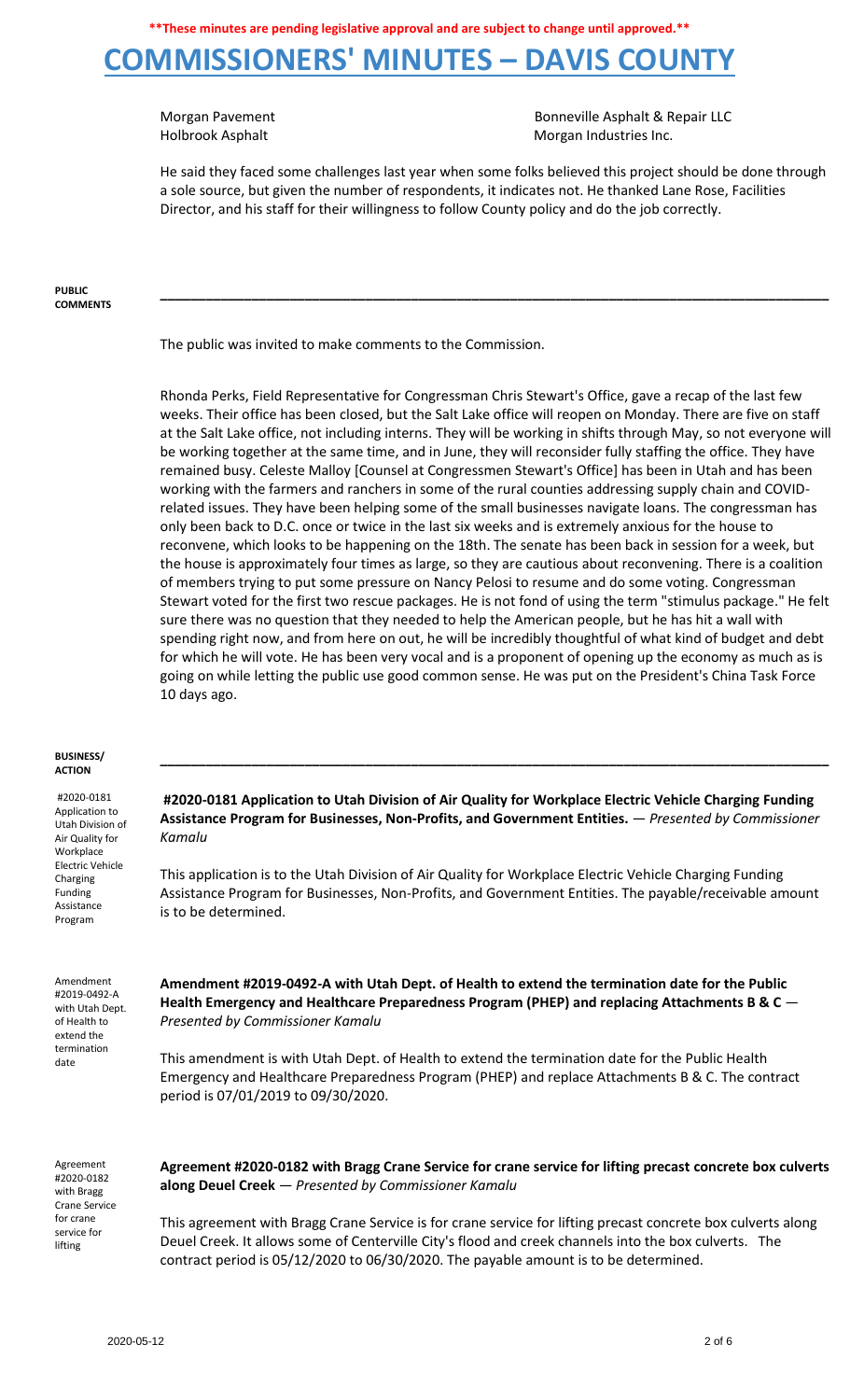| Agreement<br>#2020-0183<br>with University<br>of Utah Dept. of<br>Public Safety for<br>specialized law<br>enforcement<br>services for<br>UHealth | Agreement #2020-0183 with University of Utah Dept. of Public Safety for specialized law enforcement<br>services for UHealth Farmington Health Center screening clinic for COVID-19 - Presented by<br><b>Commissioner Kamalu</b><br>This action ratifies the agreement with the University of Utah Dept. of Public Safety for specialized law<br>enforcement services for the UHealth Farmington Health Center screening clinic for COVID-19. The contract<br>period begins on 05/04/2020. The receivable amount is \$55 per hour/ per officer. |
|--------------------------------------------------------------------------------------------------------------------------------------------------|------------------------------------------------------------------------------------------------------------------------------------------------------------------------------------------------------------------------------------------------------------------------------------------------------------------------------------------------------------------------------------------------------------------------------------------------------------------------------------------------------------------------------------------------|
| #2015-0475-E<br>Amend<br>cooperative<br>agreement with<br>U.S. Forest<br>Service to<br>provide law<br>enforcement<br>services                    | #2015-0475-E Amend cooperative agreement with U.S. Forest Service to provide law enforcement<br>services in U.S. Forest Service areas of Davis County - Presented by Commissioner Kamalu<br>This amendment is to the cooperative agreement with the U.S. Forest Service to provide law enforcement<br>services in the U.S. Forest Service areas of Davis County. The contract period is 05/12/2020 to 09/30/2020.<br>The receivable amount is \$7,000.                                                                                         |
| Agreement#<br>2020-0184 with<br>Xybix Systems,<br>Inc.for<br>dispatch<br>consoles to<br>replace existing<br>furniture                            | Agreement #2020-0184 with Xybix Systems, Inc. for dispatch consoles to replace existing furniture -<br>Presented by Commissioner Kamalu<br>This agreement is with Xybix Systems, Inc. for six new dispatch consoles to replace the existing furniture.<br>These will allow dispatchers the ability to stand while working. The contract period is 04/13/2020 to<br>03/09/2021. The payable amount is \$79,605.                                                                                                                                 |
| Agreement<br>#2020-<br>0185 with State<br>of Utah-<br>provide security<br>for Second<br>District and<br>Juvenile Court                           | Agreement #2020-0185 with the State of Utah-provide security for Second District and Juvenile Court<br>for bailiff services and perimeter security. - Presented by Commissioner Kamalu<br>This agreement is with the State of Utah to provide security for the Second District and Juvenile Courts for<br>bailiff services and perimeter security. The contract period is 07/01/2020 to 06/30/2021. The receivable<br>amount is \$769,657.                                                                                                     |
| Interlocal<br>Agreement<br>#2020-0186<br>with Emery<br>County for<br>shared/hosted<br>$9-1-1$ call<br>handling<br>system.                        | Interlocal Agreement #2020-0186 with Emery County for shared/hosted 9-1-1 call handling system. $-$<br>Presented by Commissioner Kamalu<br>This interlocal cooperative agreement with Emery County is for a shared/hosted 9-1-1 call handling system.<br>The contract period is 05/12/2020 to 05/12/2023. The receivable amount is for two seats at variable<br>amounts.                                                                                                                                                                       |
| Interlocal<br>Agreement<br>#2020-0187<br>with San Juan<br>County for<br>shared/hosted<br>$9-1-1$ call<br>handling system                         | Interlocal Agreement #2020-0187 with San Juan County for shared/hosted 9-1-1 call handling system $-$<br>Presented by Commissioner Kamalu<br>This interlocal agreement is with San Juan County for a shared/hosted 9-1-1 call handling system. The<br>contract period is 05/12/2020 to 05/12/2023. The receivable amount is for two seats at variable amounts.                                                                                                                                                                                 |
| <b>Summary List</b><br>#2020-0188 of<br>April 2020<br>Animal Care<br>adoption<br>agreements<br>(46)                                              | Summary List #2020-0188 of April 2020 Animal Care adoption agreements (46) - Presented by<br><b>Commissioner Kamalu</b><br>This summary list includes (46) Animal Control adoptions agreements for April 2020. The contract period is<br>04/02/2020 to 04/30/2020. The receivable amounts vary.                                                                                                                                                                                                                                                |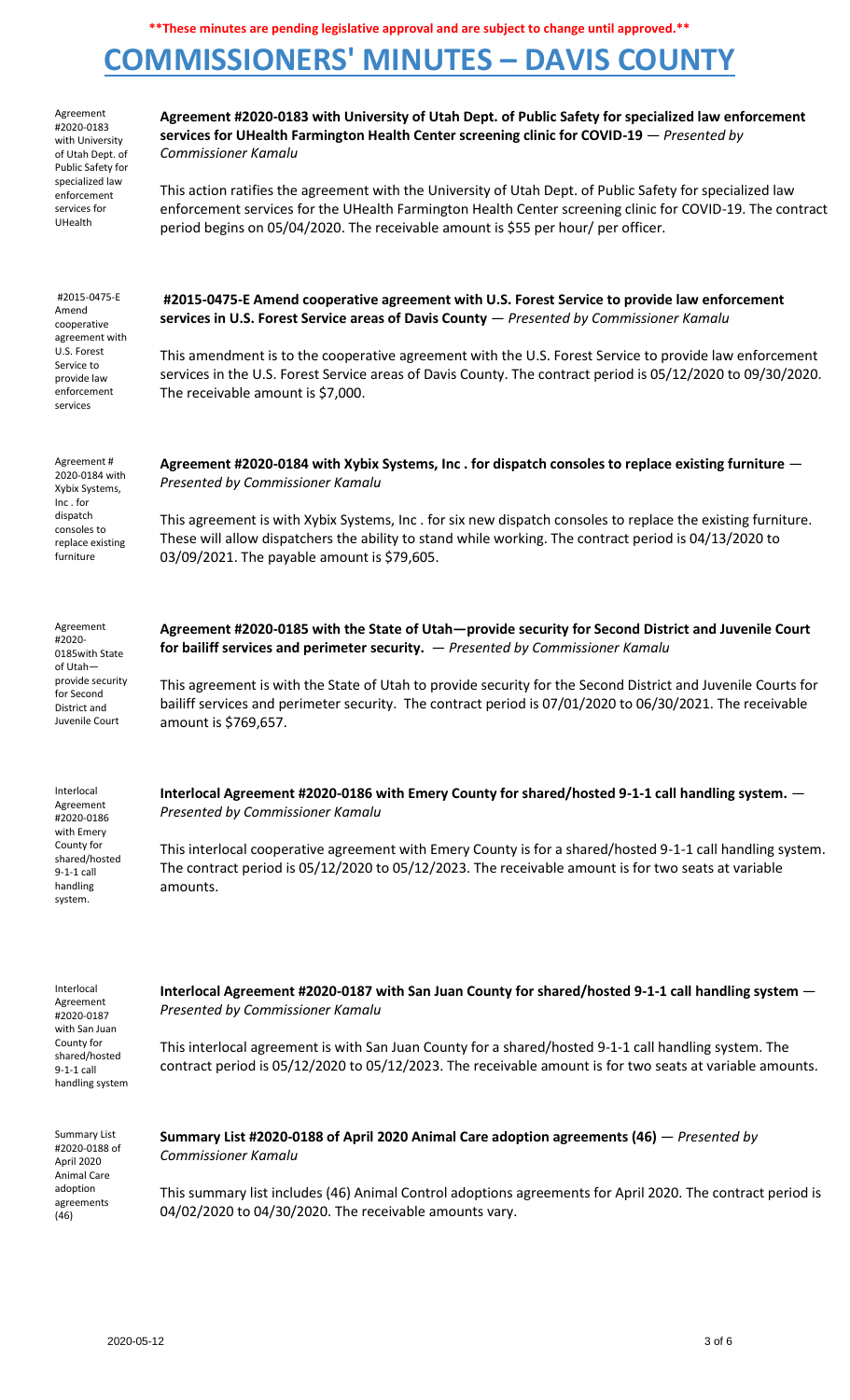Request Approval #2020-0189 of Davis Behavioral Health's (DBH) SFY 21 Area Plan

**Request Approval #2020-0189 of Davis Behavioral Health's (DBH) SFY 21 Area Plan for Mental Health and Substance Abuse.** — *Presented by Commissioner Kamalu*

This request for approval is of the Davis Behavioral Health's (DBH) State Fiscal Year (SFY) 2021 Area Plan for Mental Health and Substance Abuse. The contract period is 07/01/2020 to 06/30/2021.

> Motion to Approve Agenda All Items: Com. Stevenson Seconded: Com. Elliott All voted Aye

Commissioner Elliott moved to recess to the Board of Equalization. Commissioner Stevenson seconded the motion. All voted Aye.

**\_\_\_\_\_\_\_\_\_\_\_\_\_\_\_\_\_\_\_\_\_\_\_\_\_\_\_\_\_\_\_\_\_\_\_\_\_\_\_\_\_\_\_\_\_\_\_\_\_\_\_\_\_\_\_\_\_\_\_\_\_\_\_\_\_\_\_\_\_\_\_\_\_\_\_\_\_\_\_\_\_\_\_\_\_\_\_\_**

**BOARD OF EQUALIZATION**

Property Tax Register Property Tax Register matters were presented by Curtis Koch, Davis County Clerk/Auditor, as follows:

Under Auditor's Adjustments, there were four corrections to veteran exemption tax abatements for 2019.

Motion to Approve: Com. Stevenson Seconded: Com. Elliott All voted Aye

Commissioner Stevenson moved to reconvene Commission Meeting. Commissioner Elliott seconded the motion. All voted Aye.

**CONSENT ITEMS \_\_\_\_\_\_\_\_\_\_\_\_\_\_\_\_\_\_\_\_\_\_\_\_\_\_\_\_\_\_\_\_\_\_\_\_\_\_\_\_\_\_\_\_\_\_\_\_\_\_\_\_\_\_\_\_\_\_\_\_\_\_\_\_\_\_\_\_\_\_\_\_\_\_\_\_\_\_\_\_\_\_\_\_\_\_\_\_** Check Registers **Check Registers**

Check Registers were approved.

Motion to Approve: Com. Elliott Seconded: Com. Stevenson All voted Aye

| Indigent<br>Hardship<br>Abatement<br>Register | <b>Indigent Hardship Abatement Register</b>                                                   |
|-----------------------------------------------|-----------------------------------------------------------------------------------------------|
|                                               | The Indigent Abatement Hardship Register for the following names were presented for approval: |
|                                               | Julie L Mann                                                                                  |
|                                               | Motion to Annrove: Com, Elliott                                                               |

Motion to Approve: Com. Elliott Seconded: Com. Stevenson All voted Aye

Deborah (Debbie) Kiner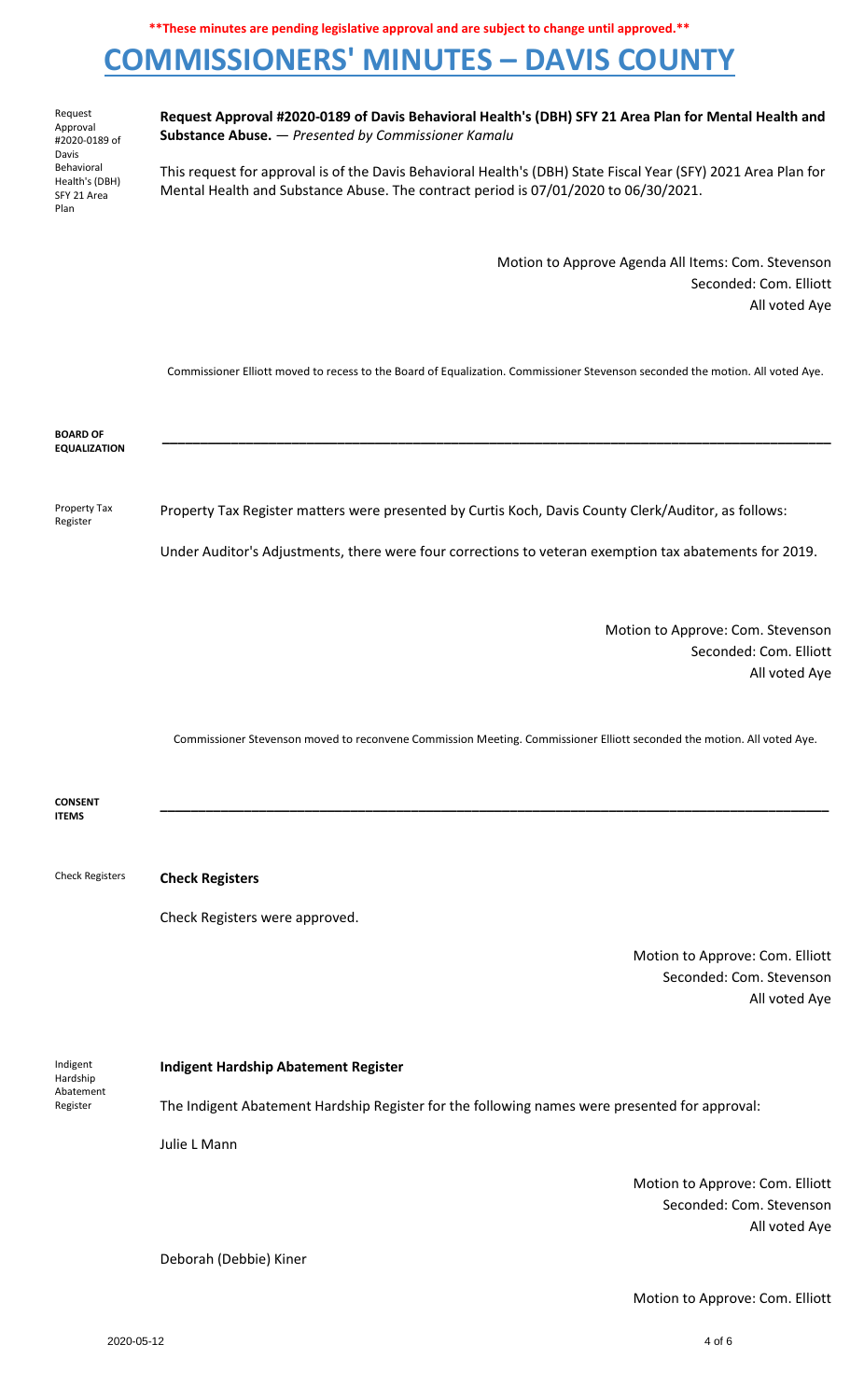Seconded: Com. Stevenson All voted Aye

Kendell W Spencer

Motion to Hold Hearing: Com. Elliott Seconded: Com. Stevenson All voted Aye

**COMMISSION COMMENTS**

> **Commissioner Stevenson** said he had a phone conversation earlier today with a member of the equestrian community. He invited them to a meeting to discuss plans for the horse arena at the Legacy Events Center. He said they seemed to appreciate the invitation.

> **\_\_\_\_\_\_\_\_\_\_\_\_\_\_\_\_\_\_\_\_\_\_\_\_\_\_\_\_\_\_\_\_\_\_\_\_\_\_\_\_\_\_\_\_\_\_\_\_\_\_\_\_\_\_\_\_\_\_\_\_\_\_\_\_\_\_\_\_\_\_\_\_\_\_\_\_\_\_\_\_\_\_\_\_\_\_\_\_**

**Commissioner Kamalu** said that much discussion was had during budget meetings and work sessions regarding the future of the Legacy Events Center. There has been an extensive effort in keeping the public engaged and informed. Annually, the County provides approximately a quarter of a million dollars to Utah State University (USU) Extension in support of their agricultural interests. She said the Commission recognizes the importance of the county's heritage regarding farming and agriculture, and are mindful of the needs of the equine community involved in 4-h clubs and other youth activities, and for their in-kind support of the facilities. For these purposes, the county has developed a strong partnership with USU Extension. There are many competing interests to use the Legacy Events Center, many of which come from outside of the county or state, and are generating tourism revenue. The equestrian community is one of those competing interests. She said that it would be valuable to meet with them and discuss accurate information. There has been much misinformation being presented by some individuals, including a posting platform that invites public comment on inaccurate information. There is much to consider when accommodating a variety of needs in Davis County while being good financial stewards of the County's money.

Commissioner Kamalu said the Davis County Health Department, the Community and Economic Development (CED) Department, and the Davis County Chamber are combining to host some webinars to help Davis County businesses jointly. Those will start next week. There are more online resources on the Davis County website through the Health Department and CED pages.

The library has seen an increase in the online engagement of 2,000 people daily when typically they see those numbers at around 50 people per day. This engagement includes putting items on hold, and requests for curbside pick-up.

**Commissioner Elliott** said that he has an objection to the Forest Service's decision to close Patsy's Mine this fall. He caught wind that they were closing all of the mines along the Wasatch Front, including Patsy's Mine. It is supposed to be well-known to the people of Farmington and as a destination spot when hiking the trails. It is a cool place to go and not hazardous in any way. He reached out to Congressmen Chris Stewart's Office to see if there is anything he can do, on a federal level, to help prevent them from closing it. It has gained some attention on Facebook, and people are writing to the Forest Service in protest of the decision. Also, this week, he attended a fire preparation readiness training with the Division of Natural Resources (DNR) to ensure they are preparing for the summer fire season, which is approaching quickly. There was a significant fire ignited by a power line two weeks ago.

**MEETING ADJOURNED**

Commission meeting was adjourned at 4:33 p.m.